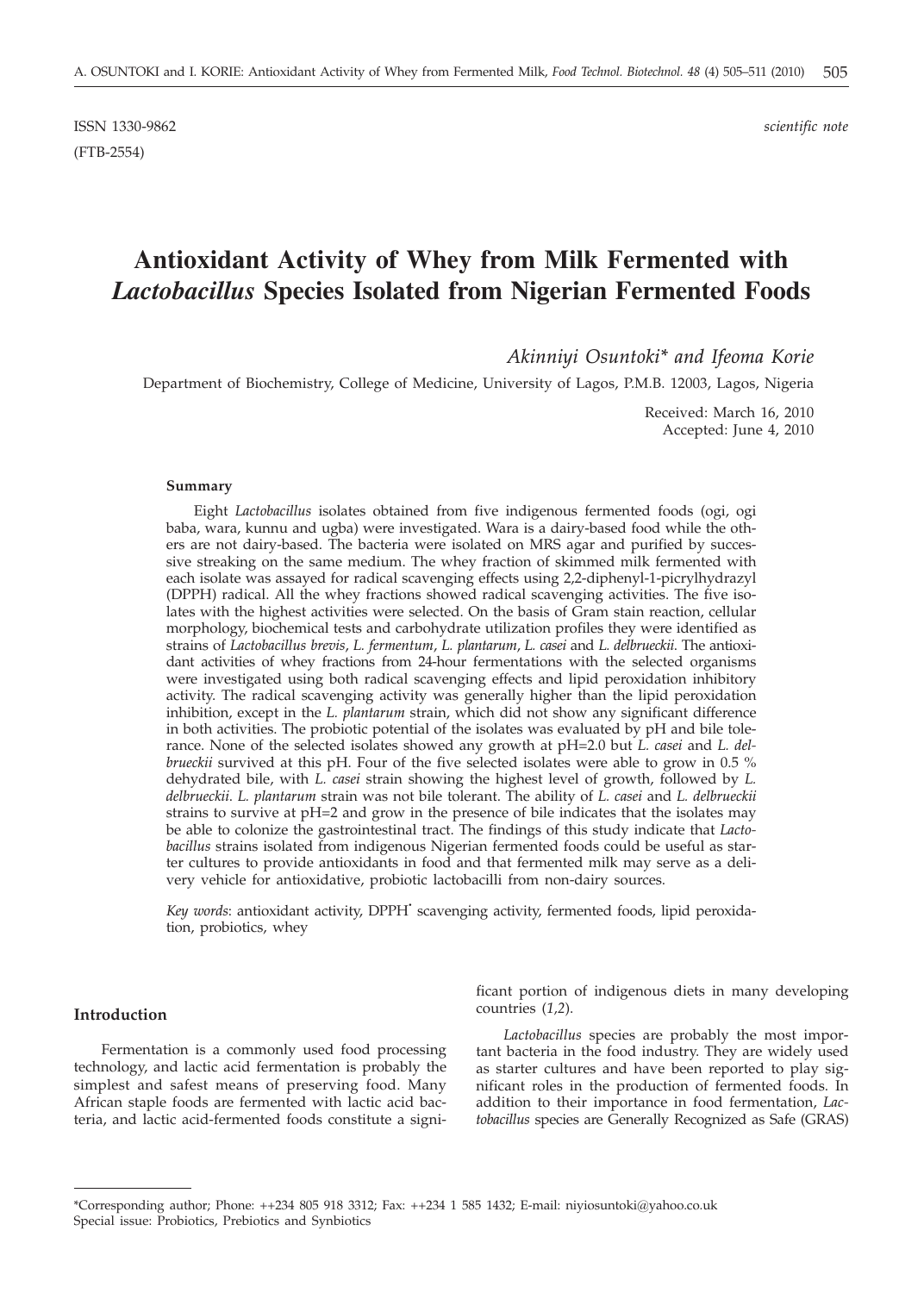and have been reported to have beneficial health properties, as a result of which they are also finding increasing use as probiotics in other health-related applications (*3, 4*). A myriad of beneficial activities such as immunomodulatory, antiallergenic, antimicrobial, antihypertensive and antitumourigenic effects have been reported (*5–8*). *Lactobacillus* sp. have also been shown to possess antioxidant activities (*6,9–12*).

Antioxidant research has become a major scientific pursuit because of the evidence linking oxidative stress with many diseases and because of potential food preservative applications. Reactive oxygen species (ROS) and reactive nitrogen species (RNS) are activated forms of oxygen and nitrogen, respectively. These include free radicals and non-radicals, which arise from endogenous and exogenous sources. ROS and RNS have been implicated in the aetiology of numerous pathological conditions such as malaria, diabetes mellitus, cardiovascular, gastrointestinal and neurodegenerative diseases. Oxidative stress results when the oxidant/antioxidant ratio tilts in favour of oxidant factors, it is involved in the aging process and also causes inflammation (*13–15*). Free radicals attack cellular components leading to the oxidation of lipids, proteins and DNA, thus causing structural and functional changes to these molecules.

Oxidation of food constituents is also a key event in food spoilage. This may reduce the nutritional value and safety of the food by producing undesirable flavours and toxic substances. Synthetic antioxidants such as butylated hydroxytoluene (BHT) and butylated hydroxyanisole (BHA) added to foods have been reported to have side effects (*16,17*). It is therefore important to investigate natural alternatives devoid of the safety concerns.

The global interest in harnessing the beneficial properties of microbes and their metabolites for human health, coupled with the unique opportunity offered by fermented foods as vehicles for the delivery of bioactive agents produced by food-grade microbes make it important to explore potential uses of indigenous food- -grade lactobacilli in the development of functional foods and probiotics.

A very significant portion of Nigerian foods are fermented products. Fermentation processes are natural, dependent on the microbial flora of the substrate, fermentation vessels used and chance inocula from the environment. This offers a unique opportunity to discover new strains with a variety of properties and potential food biotechnology applications. In a study to determine the effect of fermentation by dairy starter cultures on the antioxidant property of milk, whey was found to show strain-dependent development of antioxidant activity (*12*).

The aim of the present study is to determine the effect of fermentation with lactobacilli isolated from indigenous Nigerian fermented foods on the antioxidative activity of milk and to assess the probiotic potential of the strains with significant antioxidant effects.

# **Materials and Methods**

#### *Materials*

The *Lactobacillus* strains used in this study were isolated from fermented foods purchased from local markets in Lagos State, Nigeria or prepared at home in the

traditional way by one of the authors. The foods include ogi (fermented corn gruel), which was made using the yellow maize (*Zea mays*), ogi baba (also fermented corn gruel) made from guinea corn (*Sorghum bicolor*), wara (an indigenous soft unripened cheese), kunnu (fermented millet, *Pennisetum typhoides*) and ugba (fermented African oil bean seed, *Pentaclethra macrophylla*). MRS (de Man- -Rogosa-Sharpe) agar and broth were purchased from Oxoid Ltd, Basingstoke, Hampshire, UK, while API 50 CHL kits were from bioMérieux, Craponne, France. Peptone water was purchased from Difco Laboratories, Sparks, MD, USA, and 2,2-diphenyl-1-picrylhydrazyl (DPPH) was obtained from Sigma Chemical Co, St Louis, MO, USA. All other reagents used in this study were of analytical grade.

### *Preparation of the fermented foods*

#### Ogi and ogi baba

Ogi is an acid-fermented cereal gruel or porridge popular throughout West Africa. It is made from maize (*Zea mays*), guinea corn (*Sorghum bicolor*) or millet (*Pennisetum typhoides*). The choice of grain used is dependent on ethnicity and individual preferences. The colour of ogi depends on the colour of the cereal used. The ogi made from guinea corn is also called ogi baba*.* Ogi is prepared by steeping the cleaned cereal grain into water for 48–72 h at ambient temperature. The grains are then wet milled and wet sieved, and the resulting slurry is called ogi. Ogi is made into a smooth paste with boiling water before consumption.

## Wara

Wara is a soft unripened cheese produced by the addition of leaf extracts of Sodom apple (*Calotropis procera*) to unpasteurized whole cow's milk. Wara is an important source of protein in West Africa. It is eaten fresh, used as a meat substitute in stews, or fried and eaten as a snack.

### Kunnu

Kunnu is a non-alcoholic fermented beverage with sweet and sour taste and a milky appearance. The traditional process for producing kunnu requires steeping of millet grains for 48 h, wet milling with spices (ginger, cloves, and pepper), wet sieving and partial gelatinization of the slurry, followed by the addition of sugar to taste and bottling.

#### Ugba

Ugba is a nutritious condiment and snack made by fermenting the African oil bean (*Pentaclethra macrophylla*) seeds. To make ugba, the seeds are first parboiled for about 4 h, followed by dehulling. The cotyledons are then sliced into thin strips, cooked for about 8 h, soaked in water overnight, washed and fermented for 3 to 5 days. The ugba has a grayish white colour when first sliced but is dark brown after fermentation.

#### *Isolation and identification of Lactobacillus*

Samples were taken from the foods under aseptic conditions, serially diluted with 0.1 % peptone water, plated on MRS agar and incubated under microaerophilic conditions at 37 °C for 48 h. To ensure purity, iso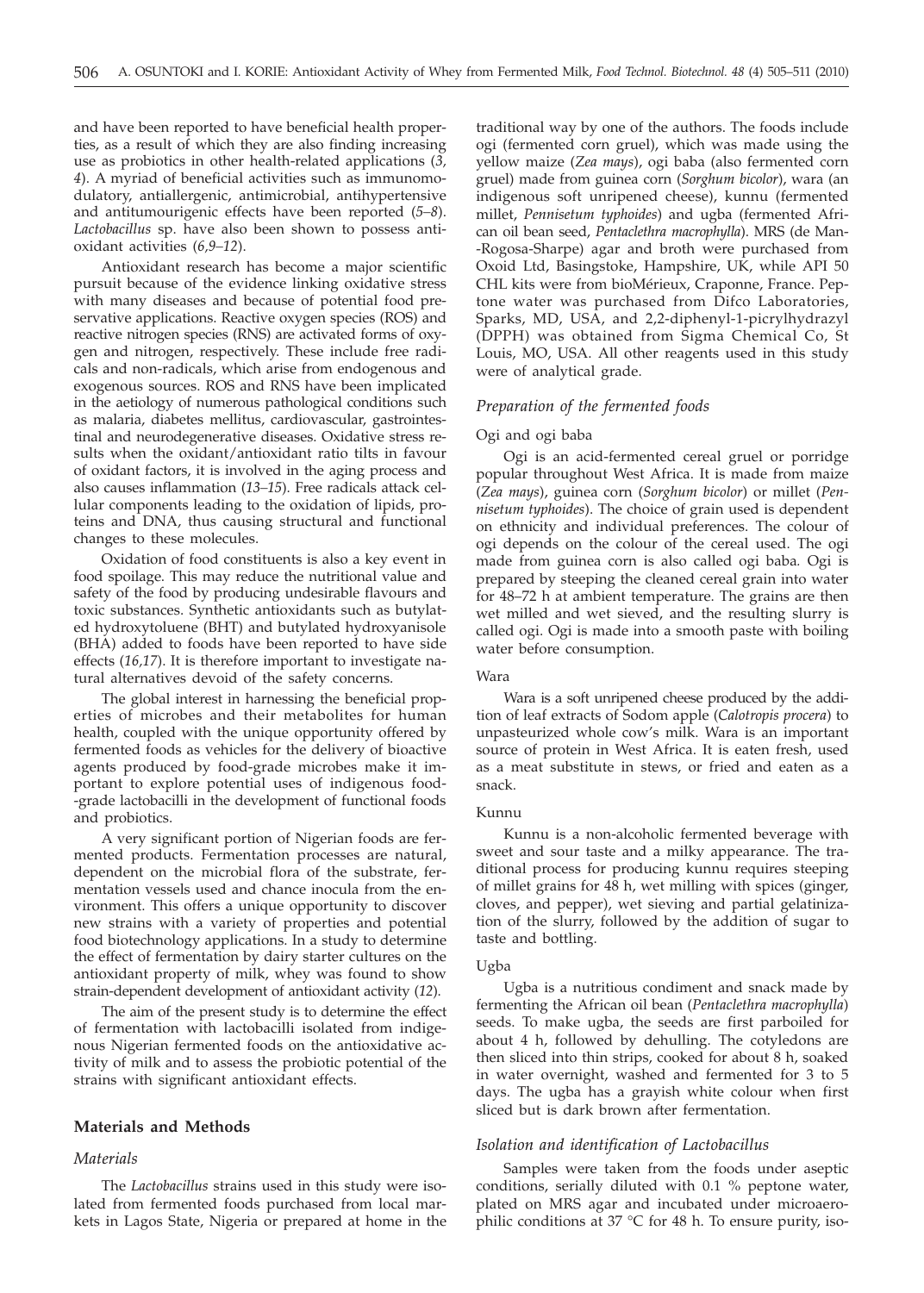lates were randomly picked, reinoculated successively on fresh MRS agar and incubated under the previously stated conditions. The isolates were identified based on Gram stain reaction, cellular morphology and the results of biochemical tests and carbohydrate utilization with the API 50 CHL kit according to the manufacturer's instruction and with reference to Bergey's manual (*18*).

### *Selection of Lactobacillus isolates*

The isolates were cultured essentially as described in a previous study  $(12)$ . The isolate  $(10^5$  CFU) was inoculated into 10-mL MRS broth and incubated at 37 °C for 24 h. The cultured broths were vortexed and used to inoculate sterile skimmed milk (sterilized at 121 °C for 20 min) at a 1 % (by volume) concentration, then incubated at 37 °C for 24 h to generate precultures. These precultures were used to inoculate fresh skimmed milk (pasteurized at 73  $\degree$ C for 15 s) at 2  $\degree$  (by volume) concentration. Fermentation was carried out in triplicate for 24 h at 37 °C. The radical scavenging activity of the whey fraction was determined using the 2,2-diphenyl-1-picrylhydrazyl (DPPH) assay (*19*). Five isolates (OK1, OK3, OK5, OK6 and OK8) with the highest DPPH scavenging activity were identified and selected for this study.

## *Antioxidant activity*

The precultured strains were used to inoculate fresh pasteurized (73 °C for 15 s) skimmed milk (2 % by volume) and fermented at 37 °C for 24 h. Aliquots were taken at the start and during fermentation for the determination of antioxidant activity. To determine the antioxidant activity of the isolates and its development during fermentation, nonhydrolyzed casein was removed and the whey fraction was assayed for DPPH radical scavenging activity and inhibition of plasma lipid peroxidation. The fermentations and analysis were carried out in triplicates, with fresh pasteurized skimmed milk without bacteria used as control.

# *Preparation of whey fraction from fermented milk*

The whey fraction was prepared essentially as described by Virtanen *et al.* (*12*) and used immediately after the preparation. Nonhydrolyzed casein was removed. Aliquots (15 mL) were collected from the fermented milk and the pH was adjusted to 4.6 with 1 M HCl. The suspension was centrifuged (10 000 $\times$ *g* for 20 min at 5 °C in a Sorvall RC-2 centrifuge, Sorvall Ltd, Hertfordshire, UK) and the supernatant was filtered on a  $0.45$ - $\mu$ m filter (Millipore Corp, Billerica, MA, USA).

## *DPPH radical scavenging activity*

DPPH radical scavenging activity was evaluated using the method of Son and Lewis (*19*). DPPH was used as a stable radical. A volume of 2 mL of DPPH in ethanol (500  $\mu$ M) was added to 2 mL of the whey fraction, mixed vigorously and allowed to stand in the dark at room temperature for 30 min. The absorbance was measured at 517 nm. Ethanol was used as a blank, while DPPH solution in ethanol served as the control. The radical scavenging activity of the samples was expressed as % inhibition of DPPH absorbance:

$$
Inhibition=[(A_{\text{control}}-A_{\text{test}})/A_{\text{control}}]\times100
$$

where  $A_{control}$  is the absorbance of the control sample (DPPH solution without whey fraction) and  $A_{test}$  is the absorbance of test sample (DPPH solution plus whey fraction).

## *Inhibition of lipid peroxidation*

The lipid peroxidation inhibition activity was determined as described by Ou *et al*. (*14*). Plasma 0.4 mL, FeSO4 solution (50  $\mu$ M) 0.1 mL and whey 0.2 mL were mixed and incubated at 37 °C in a water bath for 12 h, after which 0.375 mL of 4 % trichloroacetic acid (TCA) and 75 mL of butylated hydroxytoluene (BHT) were added, mixed and placed in an ice bath for 5 min. The upper phase was obtained by centrifugation at 3000×g for 10 min in a Surgifriend SM902B centrifuge (Surgifriend Medicals, Essex, UK). To this, 0.2 mL of 0.6 % thiobabituric acid (TBA) were added, incubated at 100 °C for 30 min, allowed to cool and the absorbance was measured at 532 nm. In the control samples, the whey was replaced by deionized water. The results were expressed as % inhibition of plasma lipid peroxidation:

$$
Inhibition=[1-Atest/Acontrol] \times 100
$$
 /2/

#### *Acid and bile tolerance*

To determine acid tolerance, the organisms were grown in MRS broths with pH adjusted to 2 or 4 using 1 M HCl. Bile tolerance was determined by growing the organisms in MRS broth supplemented with 0.5 % dehydrated fresh bovine bile, which was prepared by lyophilizing fresh liquid bile. Cells were inoculated at 2 % (by volume) and incubated under microaerophilic conditions at 37 °C. Aliquots of the cultures were taken over 30 h and the ability to survive or grow was determined by measuring the absorbance (*A*) at 600 nm using a Jenway 6102 spectrophotometer (Bibby Scientific Ltd, Straffordshire, UK). Each test was carried out in triplicate, with organisms inoculated in MRS as control.

## *Statistical analysis*

Mean values of triplicate determinations and standard deviations were calculated. Results are shown as the mean values±standard deviation. Pearson's correlation coefficients were also determined to evaluate relationships between radical scavenging activity and lipid peroxidation inhibition.

# **Results**

## *Antioxidative activity of Lactobacillus isolates*

Preliminary screening of the whey fraction of skimmed milk fermented for 24 h with the eight isolates obtained from the fermented foods using the DPPH radical scavenging assay showed that all the isolates had antioxidant activity (Table 1). The whey fractions scavenged between  $(2.8\pm0.1)$  and  $(31.5\pm2.1)$  % DPPH radical (after correcting for the activity of unfermented skimmed milk). The five isolates with the highest activity (OK1, OK3, OK5, OK6 and OK8) were selected for further studies.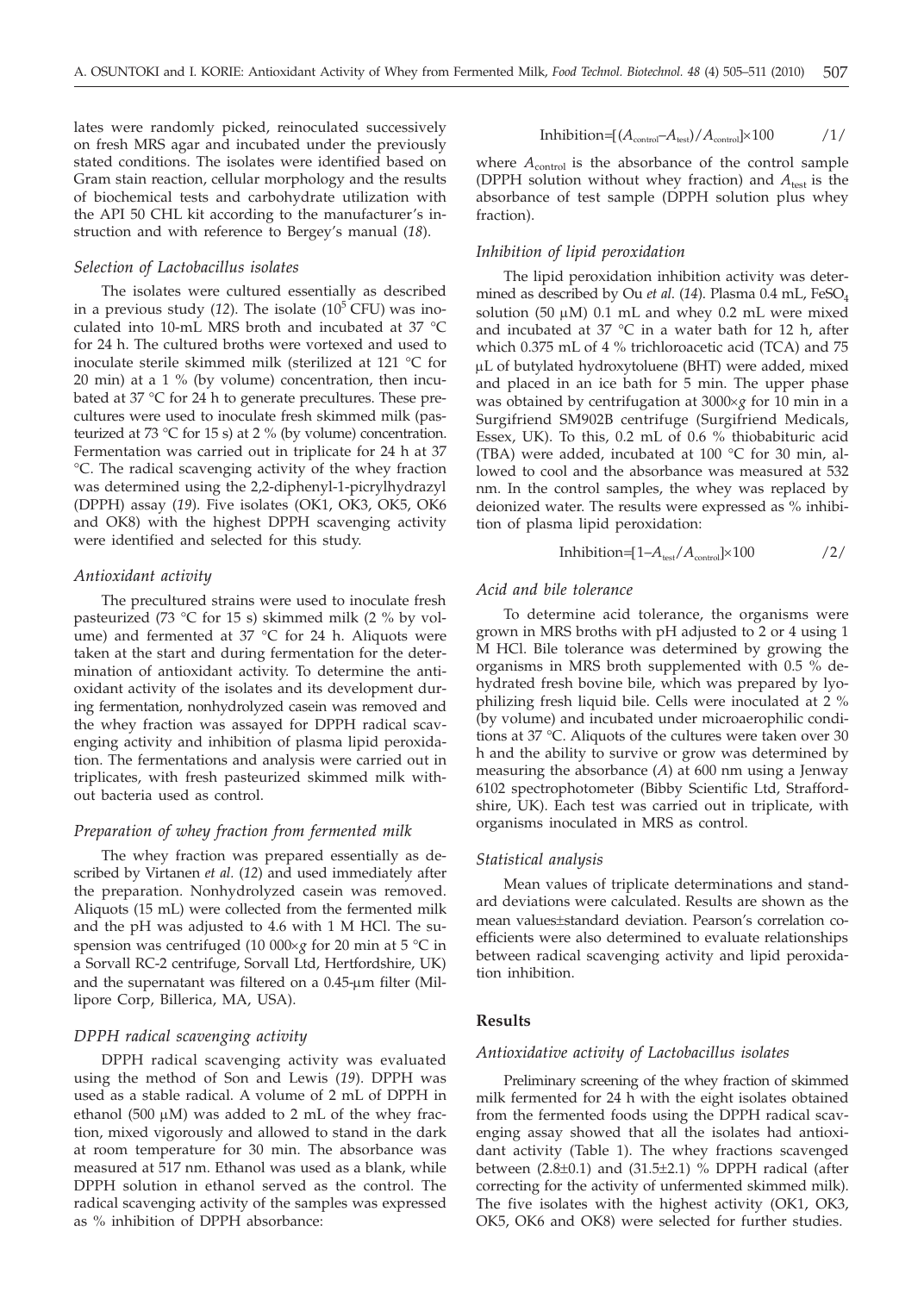| Food source<br>Isolate |                 | Inhibition of DPPH radical/% |  |  |  |
|------------------------|-----------------|------------------------------|--|--|--|
| ogi                    | OK1             | $16.5 \pm 3.3$               |  |  |  |
| ogi                    | OK <sub>2</sub> | $2.8 \pm 0.1$                |  |  |  |
| ogi baba               | OK3             | $6.5 \pm 1.8$                |  |  |  |
| ogi baba               | OK4             | $2.9 \pm 0.1$                |  |  |  |
| wara                   | CK5             | $31.5 \pm 2.1$               |  |  |  |
| kunnu                  | OK <sub>6</sub> | $22.5 + 1.4$                 |  |  |  |
| kunnu                  | OK7             | $3.0 \pm 0.8$                |  |  |  |
| ugba                   | OK8             | $26.5 \pm 1.0$               |  |  |  |

Table 1. Preliminary screening of whey from milk fermented with lactobacilli isolated from Nigerian fermented foods for radical scavenging activity

Results are mean values of triplicate analysis±S.D.

## *DPPH radical scavenging activity*

The measurement of radical scavenging activity over a 24-hour fermentation period showed that the ability of the whey fraction increased with time for four of the five selected organisms, *L. casei* (OK1), *L. brevis* (OK5), *L. plantarum* (OK6) and *L. fermentum* (OK8). The radical scavenging activity of *L. delbrueckii* (OK3) did not show any significant increase after 4 h (Fig. 1). The highest development of DPPH scavenging activity was observed with the *L. brevis* strain isolated from wara, followed by a strain of *L. fermentum* isolated from ugba*.* The least activity was shown by *L. delbrueckii* strain from ogi baba (Table 2).

## *Inhibition of plasma lipid peroxidation*

The pattern of the development of inhibition of lipid peroxidation of the whey fraction over a 24-hour fermentation period was similar to that of the radical scavenging activity, *i.e.* an increase over time for *L. casei*, *L. brevis, L. plantarum* and *L. fermentum*. There was no significant increase in the ability of the whey fraction from skimmed milk fermented with *L. delbrueckii* to inhibit peroxidation after 6 h (Fig. 2). The highest activity after 24 h was observed with *L. brevis* from wara although there was no significant difference in the activity of the whey fraction from milk fermented with *L. plantarum* isolated from kunnu. The *L. delbrueckii* strain from ogi baba had the lowest activity (Table 2).



**Fig. 1.** Radical scavenging activity of whey from milk fermented with lactobacilli isolated from Nigerian fermented foods. (+) *L. brevis*,  $(\bullet)$  *L. fermentum,*  $(\times)$  *L. plantarum,*  $(\blacksquare)$  *L. casei*,  $(\blacktriangle)$  *L. delbru-*<br>eckij. Bars indicate the standard deviation of triplicate determina*eckii*. Bars indicate the standard deviation of triplicate determinations



**Fig. 2.** Inhibition of lipid peroxidation of whey from milk fermented with lactobacilli isolated from Nigerian fermented foods. (+) *L. brevis*,  $(\bullet)$  *L. fermentum*,  $(\times)$  *L. plantarum*,  $(\blacksquare)$  *L. casei*,  $(\blacktriangle)$  *L. del-*<br>*brueckii.* Bars indicate the standard deviation of triplicate deter*brueckii*. Bars indicate the standard deviation of triplicate determinations

| Table 2. Radical scavenging activity and inhibition of lipid peroxidation of whey from milk fermented with selected lactobacilli |  |  |  |  |  |  |  |  |  |  |
|----------------------------------------------------------------------------------------------------------------------------------|--|--|--|--|--|--|--|--|--|--|
|----------------------------------------------------------------------------------------------------------------------------------|--|--|--|--|--|--|--|--|--|--|

| Food source | Isolate         | Identity       | DPPH scavenging<br>activity/ $\%$ | Lipid peroxidation<br>inhibition/% | Pearson's correlation<br>coefficient (r) |
|-------------|-----------------|----------------|-----------------------------------|------------------------------------|------------------------------------------|
| ogi         | OK1             | L. casei       | $16.2 \pm 0.6$                    | $10.8 \pm 1.3$                     | 0.98                                     |
| ogi baba    | OK3             | L. delbrueckii | $6.3 \pm 0.1$                     | $3.0 \pm 0.0$                      | 0.94                                     |
| wara        | OK <sub>5</sub> | L. brevis      | $33.7 \pm 7.8$                    | $22.2 \pm 4.4$                     | 0.76                                     |
| kunnu       | OK <sub>6</sub> | L. plantarum   | $22.2 \pm 2.1$                    | $22.0 \pm 0.1$                     | 1.00                                     |
| ugba        | OK8             | L. fermentum   | $30.8 \pm 0.7$                    | $19.5 \pm 1.0$                     | 0.96                                     |
|             |                 |                |                                   |                                    |                                          |

Results are mean values of triplicate determinations±S.D.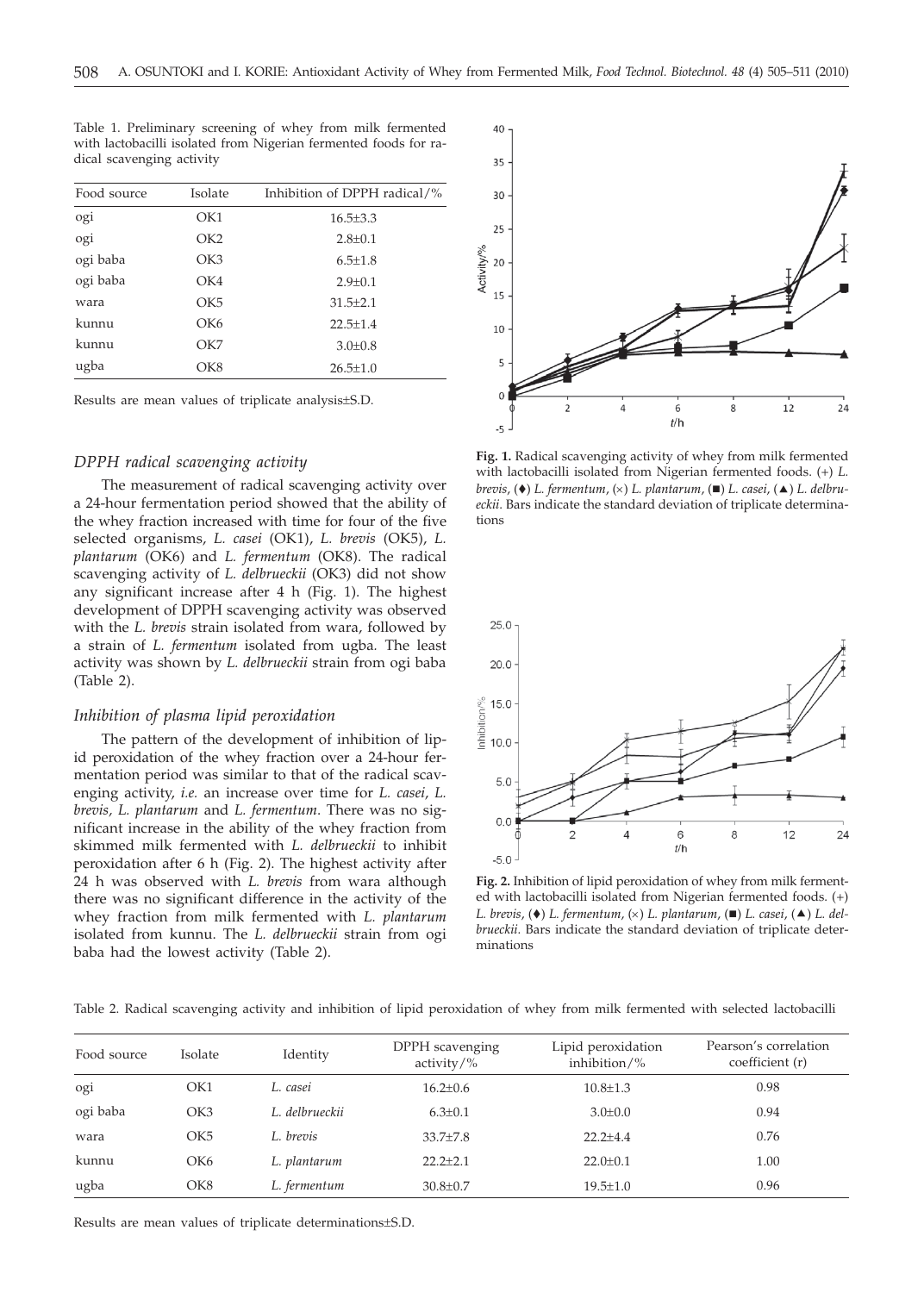## *Correlation of the two activities*

There was a strong positive correlation between the radical scavenging activity of the isolates and the inhibition of lipid peroxidation. The correlation coefficients were between 0.76 and 1.00.

#### *Acid and bile tolerance*

Growth analysis (evaluated by absorbance measurements at 600 nm) showed that two of the isolates, *L. casei* and *L. delbrueckii*, were able to survive at pH=2. None of the isolates was capable of growing at pH=2, while all were able to grow at pH=4. *L. casei*, *L. brevis*, *L. delbrueckii* and *L. fermentum* were able to grow in 0.5 % dehydrated bile. *L. casei* strain showed the highest level of growth followed by *L. delbrueckii*, while *L. plantarum* was the only strain not tolerant to bile (Figs. 3–7).



**Fig. 5.** Growth pattern of *L. brevis* strain isolated from wara in:  $(x)$ MRS broth,  $(\bullet)$  MRS broth with pH adjusted to 2,  $(\blacksquare)$  MRS broth with pH adjusted to 4, ( $\blacktriangle$ ) MRS broth supplemented with 0.5 % dehydrated bile. Bars indicate the standard deviation of triplicate determinations



**Fig. 3.** Growth pattern of *L. casei* strain isolated from ogi in:  $(x)$ MRS broth,  $(\bullet)$  MRS broth with pH adjusted to 2,  $(\blacksquare)$  MRS broth with pH adjusted to 4,  $(\triangle)$  MRS broth supplemented with 0.5 % dehydrated bile. Bars indicate the standard deviation of triplicate determinations



**Fig. 4.** Growth pattern of *L. delbrueckii* strain isolated from ogi baba in: (×) MRS broth, (♦) MRS broth with pH adjusted to 2, (■) MRS hroth with pH adjusted to 4. (▲) MRS broth supplemented MRS broth with pH adjusted to 4,  $(\triangle)$  MRS broth supplemented with 0.5 % dehydrated bile. Bars indicate the standard deviation of triplicate determinations



**Fig. 6.** Growth pattern of *L. plantarum* strain isolated from kunnu in: (×) MRS broth, (♦) MRS broth with pH adjusted to 2, (■) MRS<br>broth with pH adjusted to 4. (▲) MRS broth supplemented with broth with pH adjusted to  $4$ , ( $\triangle$ ) MRS broth supplemented with 0.5 % dehydrated bile. Bars indicate the standard deviation of triplicate determinations



**Fig. 7.** Growth pattern of the *L. fermentum* strain isolated from ugba in: (×) MRS broth, (♦) MRS broth with pH adjusted to 2, (■)<br>MRS broth with pH adjusted to 4. (▲) MRS broth supplemented MRS broth with pH adjusted to 4,  $(\triangle)$  MRS broth supplemented with 0.5 % dehydrated bile. Bars indicate the standard deviation of triplicate determinations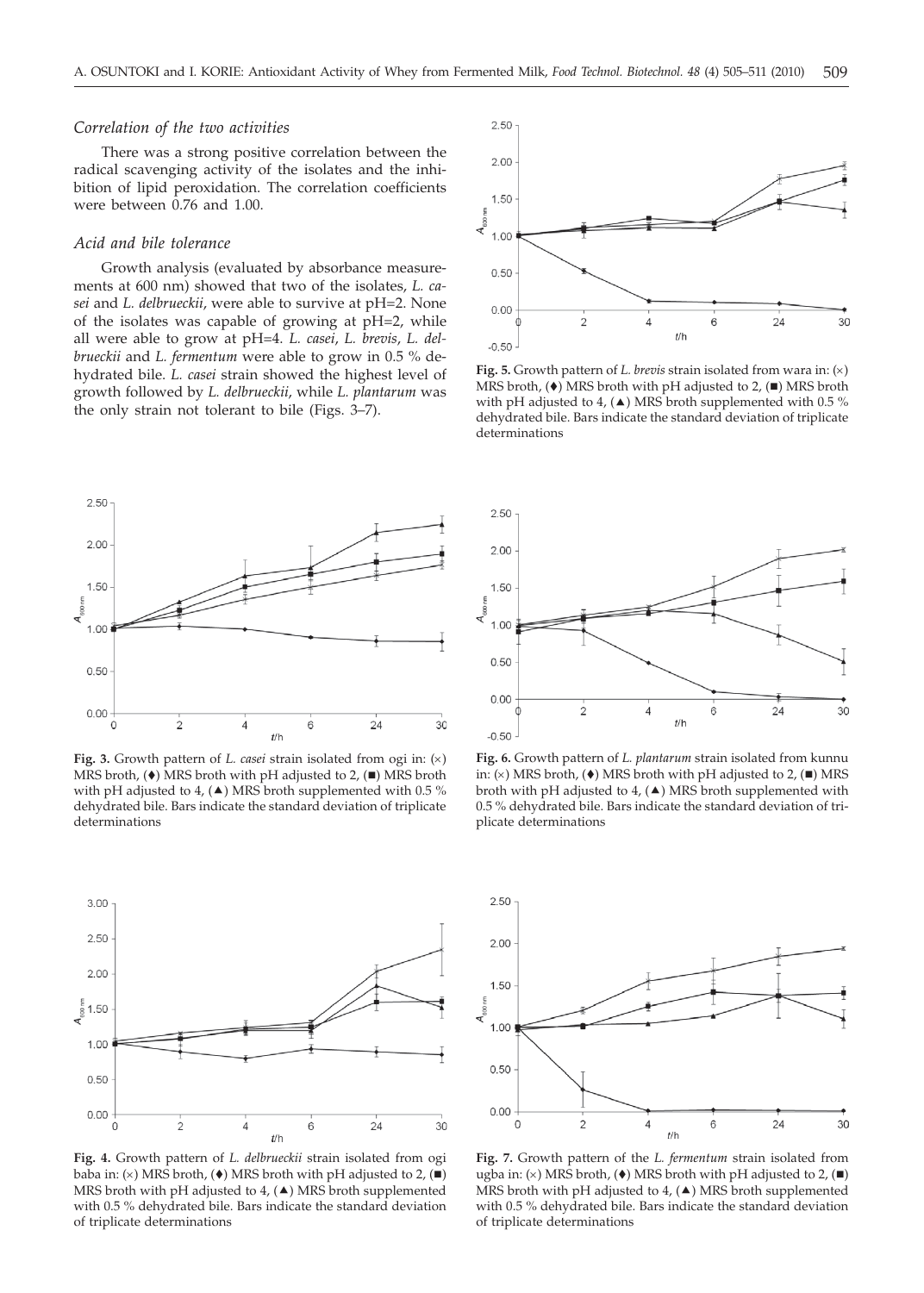# **Discussion**

Natural defense mechanisms eliminate negative effects of the activity of free radicals. However, they are not always adequate to totally neutralize all endogenous and exogenous free radicals. Thus, scavenging properties of free radicals by food grade cultures can be useful in food manufacturing and can provide additional dietary sources of health enhancing antioxidants.

In this study, the antioxidative activity of whey from skimmed milk fermented with lactobacilli isolated from some indigenous Nigerian fermented foods was assessed. The probiotic potential of the strains was also investigated. Although most of the isolates were from non-dairy sources, they were used to ferment milk and then the development of antioxidant activity in the whey fraction of fermented milk was monitored. This was done because some of the products from which the isolates were obtained are subjected to heat treatment before consumption, which may inactivate labile substances. Indigenous fermented milk products are not usually heat treated and fermented milk products are more generally acceptable. In addition, a recent study has reported the development of antioxidant activity in whey during milk fermentation with lactic acid bacteria (*12*).

Our results clearly indicate the development of antioxidant activity in the fermented milk whey. The fermented milk whey showed strain-dependent DPPH radical scavenging activity and inhibition of plasma lipid peroxidation. From the results of this study, the highest level of antioxidant activity was observed in the whey from milk fermented with the strain of *L. brevis* isolated from wara, a dairy product. This is probably due to the strain being better adapted to the milk substrate, in contrast to the other non-dairy isolates.

Although several studies have reported antioxidant activities in lactobacilli, a direct comparison of results is difficult because of the variety of assay methods used, the numerous ways in which the results are expressed, the use of nonstandardized inoculum size and various other discrepancies.

Various mechanisms have been adduced to the antioxidant activity in lactobacilli (*10–12*). This makes it difficult to assign one mechanism or compound to the effect. But regardless of the underlying mechanism, scavenging of the free radical terminates the oxidation chain reaction (*12*). Since the cells and casein were removed by centrifugation in this study, the observed antioxidant activities may be attributable to extracellular metabolites, hydrolyzed milk components and/or products of cell lysis (*10,12,20*).

A correlation between radical scavenging activity and lipid peroxidation inhibition supported the notion that radical scavenging activity is an indicator of antioxidant activity as there were strong correlations between the DPPH scavenging activity and the inhibition of plasma lipid peroxidation.

Oxidative stress is a key determinant of morbidity and mortality. Whereas increased inflammation and oxidative stress are predictors of mortality for haemodialysis patients, long-term elevated oxidative stress, in contrast to elevated inflammation, is a principal risk factor in the

development of atherosclerosis and cardiovascular mortality in these patients (*21*). Although not conclusive, evidence indicates the potential protective effects of dietary antioxidants. These isolates may be useful in developing functional foods with high dietary antioxidant content with a potential to influence the functional level of antioxidants in the body.

Our findings may also indicate the need to develop indigenous *Lactobacillus* strains as starters for the food fermentation industry or as potential sources of substitutes to synthetic antioxidant food additives like BHT and BHA without the safety concerns, as the long history of consumption of the foods from which they were isolated proves the safety.

Good or potential probiotics, besides safety, must be able to survive in the extremely stressed, low pH and high bile concentration environment of the gastrointestinal tract (*22,23*). Evaluation of the acid and bile tolerance of the lactobacilli used in this study showed that *L. casei* and *L. delbrueckii* strains were able to survive at pH=2 and grow in the presence of bile. However, investigation to determine their value as potential probiotics is required.

# **Conclusions**

The development of foods with beneficial effects in addition to the provision of nutrients is a growing niche. The aim of this study was to compare the development of antioxidant activity in the whey of milk fermented with strains of *Lactobacillus casei*, *L. delbrueckii*, *L. brevis*, *L. plantarum* and *L. fermentum* isolated from indigenous Nigerian fermented foods. The results show the development of strain-dependent antioxidant activity in the whey. These findings are suggestive of potential protective effects against oxidative damage by fermented products generated by these organisms. The tested lactobacilli may enhance the nutrition, shelf life and safety of fermented products.

### **References**

- *1.* G. Molin, Probiotics in foods not containing milk or milk constituents, with special reference to *Lactobacillus plantarum* 299v, *Am. J. Clin. Nutr.* (Suppl.), *73* (2001) 380–385.
- *2.* V. Lei, M. Jacobson, Microbiological characterization and probiotic potential of Koko and Koko sour water, African spontaneously fermented millet porridge and drink, *J. Appl. Microbiol*. *96* (2004) 384–397.
- *3.* M. Kleerebezem, P. Hols, E. Bernard, T. Rolain, M. Zhou, R.J. Siezen, P.A. Bron, The extracellular biology of the lactobacilli, *FEMS Microbiol. Rev. 34* (2010) 199–230.
- *4.* S. Anuradha, K. Rajeshwari, Probiotics in health and disease, *JIACM, 6* (2005) 67–72.
- *5.* K. Ishida-Fujii, R. Sato, S. Goto, X.P. Yang, S. Hirano, M. Sato, Prevention of pathogenic *Escherichia coli* infection in mice and stimulation of macrophage activation in rats by oral administration of probiotic *Lactobacilus casei* 1–5, *Biosci. Biotechnol. Biochem*. *71* (2007) 866–873.
- *6.* S. Kapila, Vibha, P.R. Sinha, Antioxidative and hypocholesterolemic effect of *Lactobacillus casei* ssp. *casei* (biodefensive properties of lactobacilli), *Indian J. Med. Sci*. *60* (2006) 361–370.